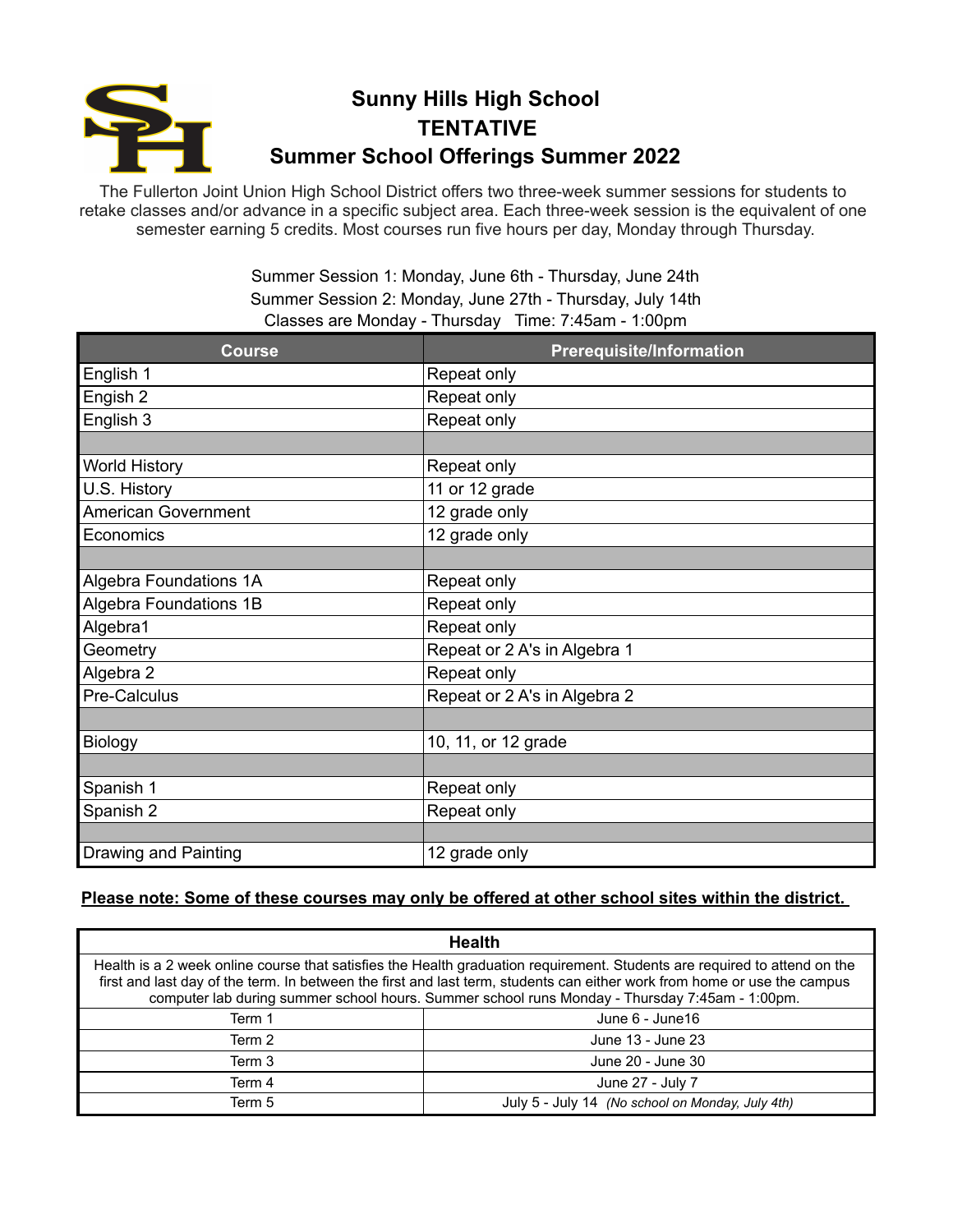

## **SUMMER SCHOOL 2022 HEALTH**

**WAVE 1**: Course# 0911A Start Date: June 6 – End Date: June 16

**WAVE 2**: Course# 0911B Start Date: June 13 – End Date: June 23

**WAVE 3**: Course# 0911C Start Date: June 20 – End Date: June 30

**WAVE 4**: Course# 1911D

Start Date: June 27 – End Date: July 7

**WAVE 5**: Course# 1911E

Start Date: July 5 – End Date: July 14 *(No school on Monday, July 4th)*